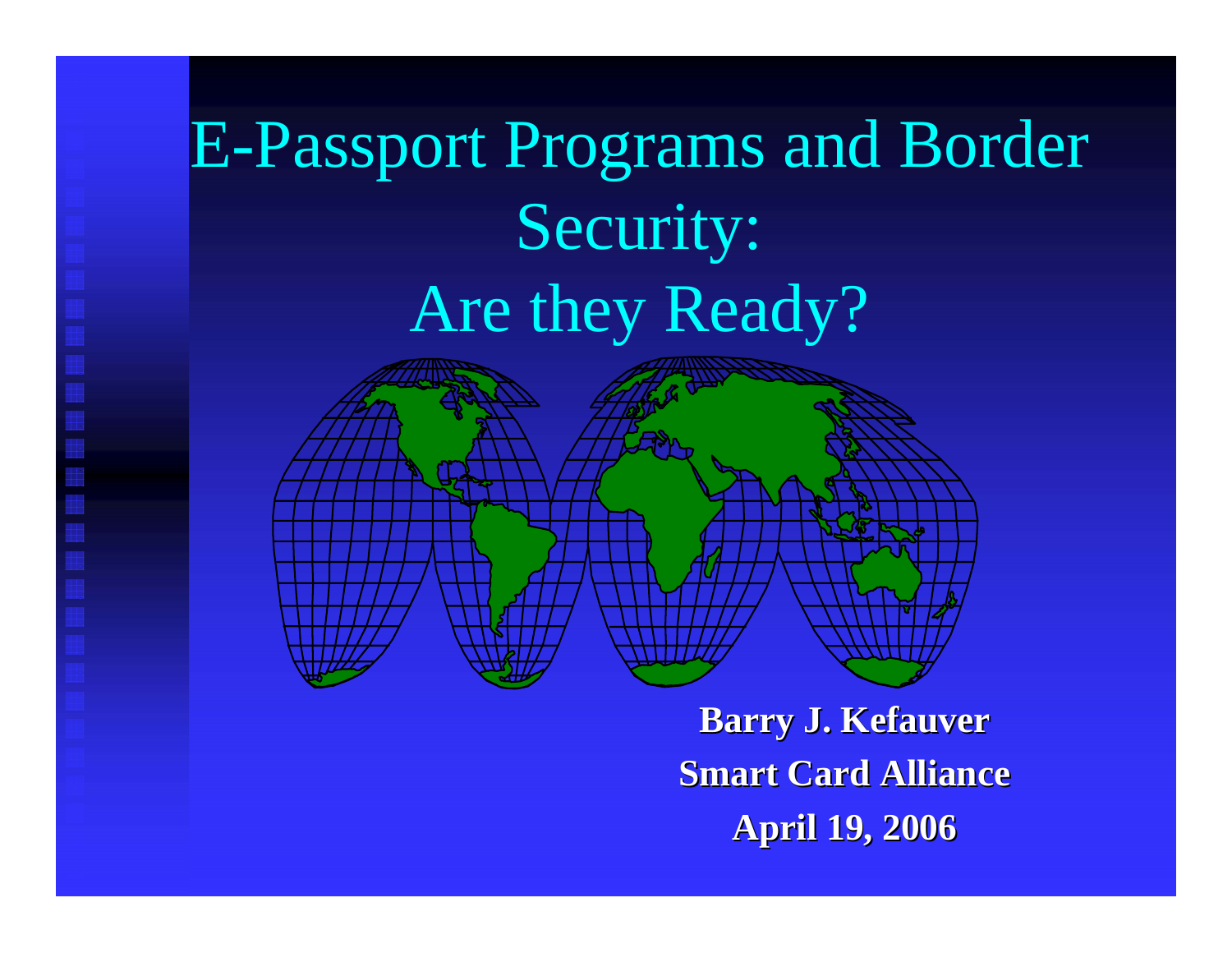## *The Wave of the Present: Travel Document Enhancements*

#### п Inks

- п OVD's of many hues and flavors
- п Paper and accompanying measures to protect
- п Watermarks of various technologies
- п Security printing
- п Many others
- п Contactless chips-ISO 14443
- п Biometrics-face, finger, iris
- $\blacksquare$  Cryptography-data security and integrity
- ш Data Sharing-bilateral, multilateral, special-purpose, commercial and government
	- $\bullet$  Bilateral and multilateral data sharing
	- $\triangle$  Law enforcement interfaces
	- $\blacklozenge$  Civil records systems-birth, death, marriage, tax, real estate
	- $\blacklozenge$  Commercial services-document features, background checking, etc.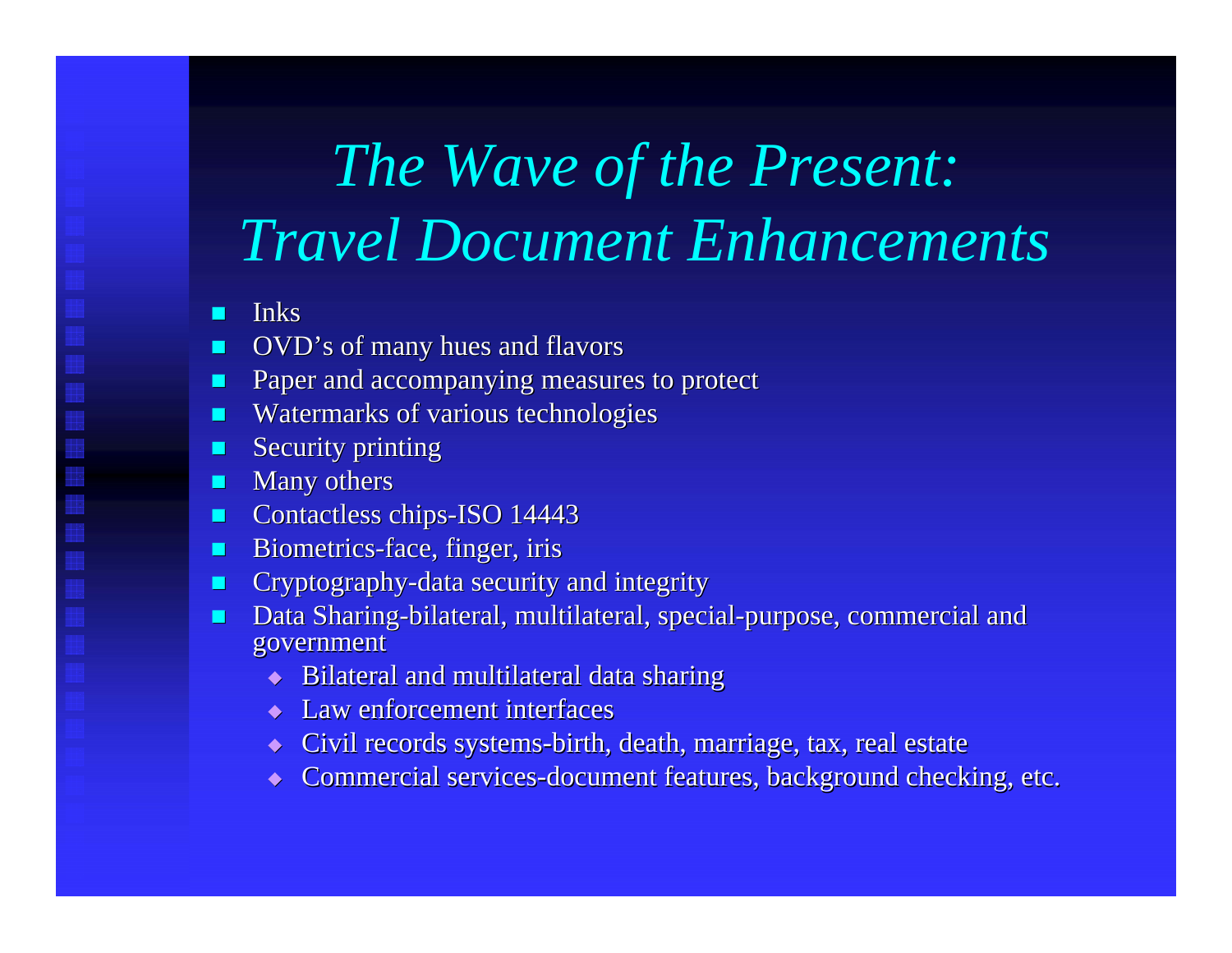*Results of Five Years of Work: The New Orleans Resolution*

- **Face is THE biometric for global** interoperability
- **Issuers may optionally use fingerprint** and/or iris as additions to facial recognition
- $\blacksquare$  Contactless chips are the data storage medium of choice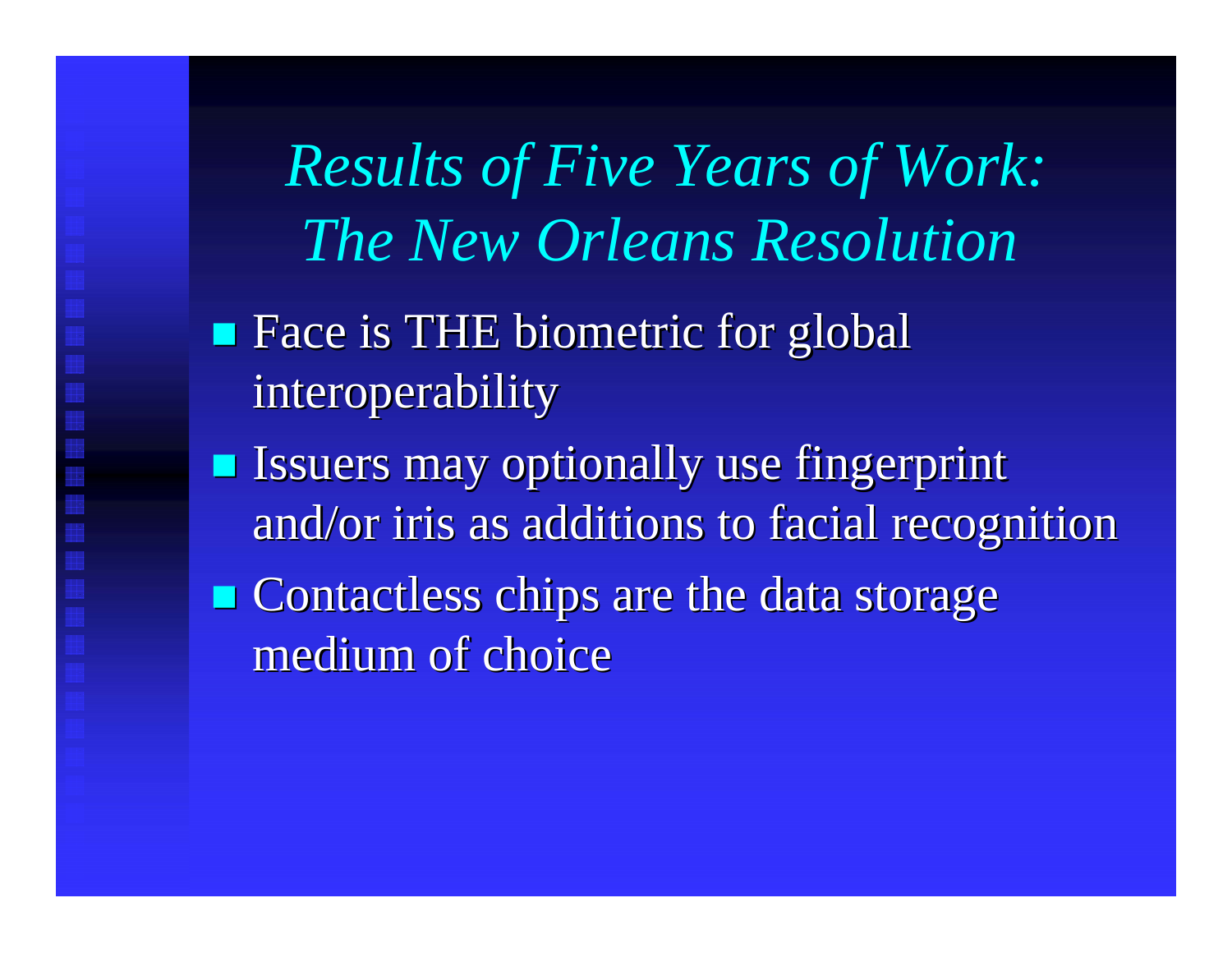## *Testing to Date*

■ Canberra, Australia **Morgantown, West Virginia, USA Sydney, Australia** 

- **Baltimore-Washington International Airport, USA**
- **T**sukuba, Japan
- $\blacksquare$  Singapore
- **Several "live tests"**  $"$  recently
- Next round of conformity testing in Berlin end of **May**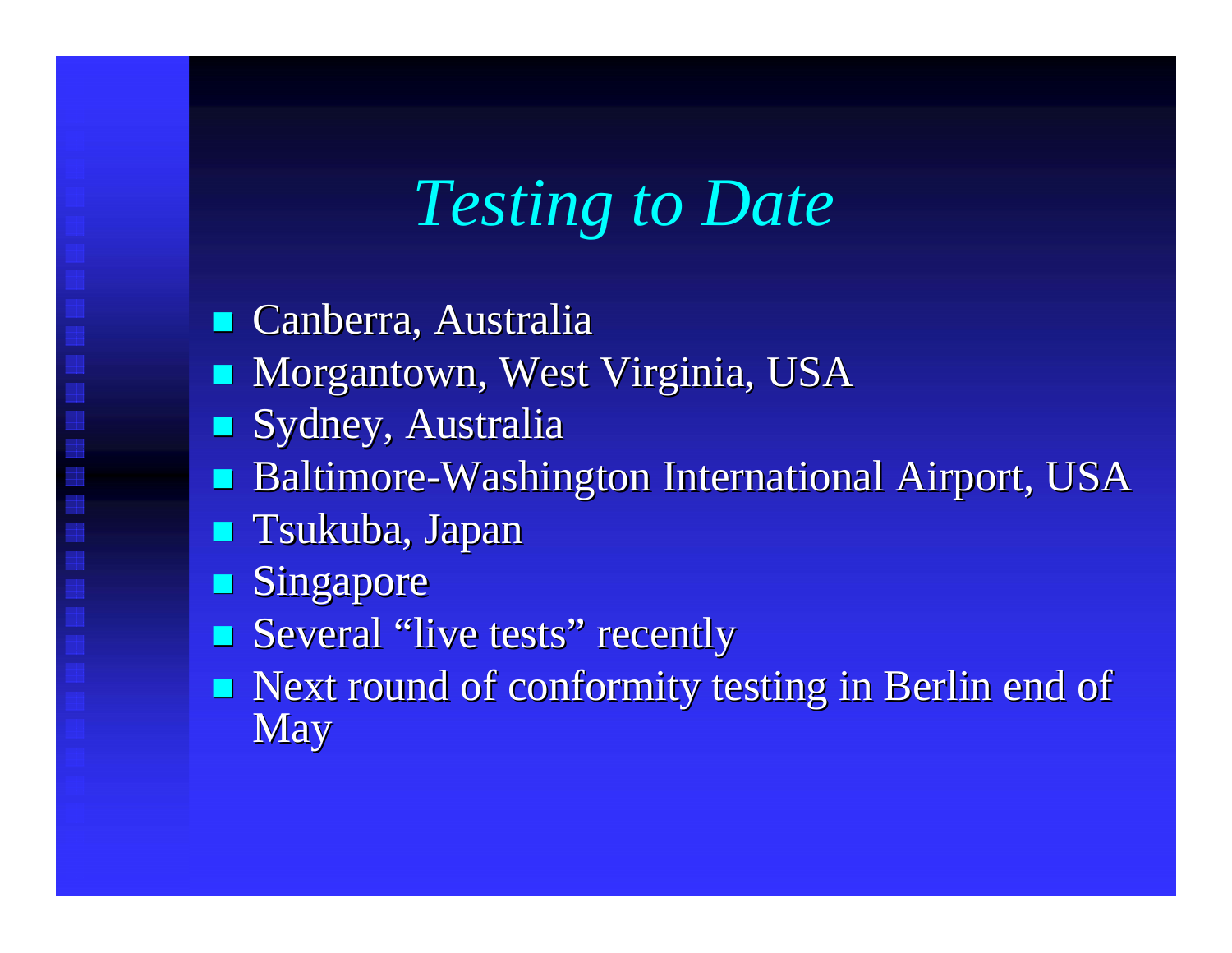## *Near Term Prospects*

- п In September of 2005 ICAO TAG endorsed the newly revised suite of 9303 Part 1 specifications, TF's 1, 4 and 5 held meetings in Ottawa in December, NTWG met in Rome in February and Supplement 9303 Edition 3 was issued to update specifications
- **THE 19** TF meetings are scheduled for June in Berlin
- . The European Union has directed that passports of member countries will incorporate both face and fingerprint
- ш Pilot deployment programs and testing will continue, Singapore testing in November shows even more progress, recent live test programs reflect viability
- **The reality of VIS is proceeding**

- ш **The passport interoperability testing in Germany at the end of May will be** more of a litmus test than any thus far
- $\blacksquare$ Many countries are proceeding toward implementation—over 40 have indicated they will begin to develop programs for e-passports before end of 2006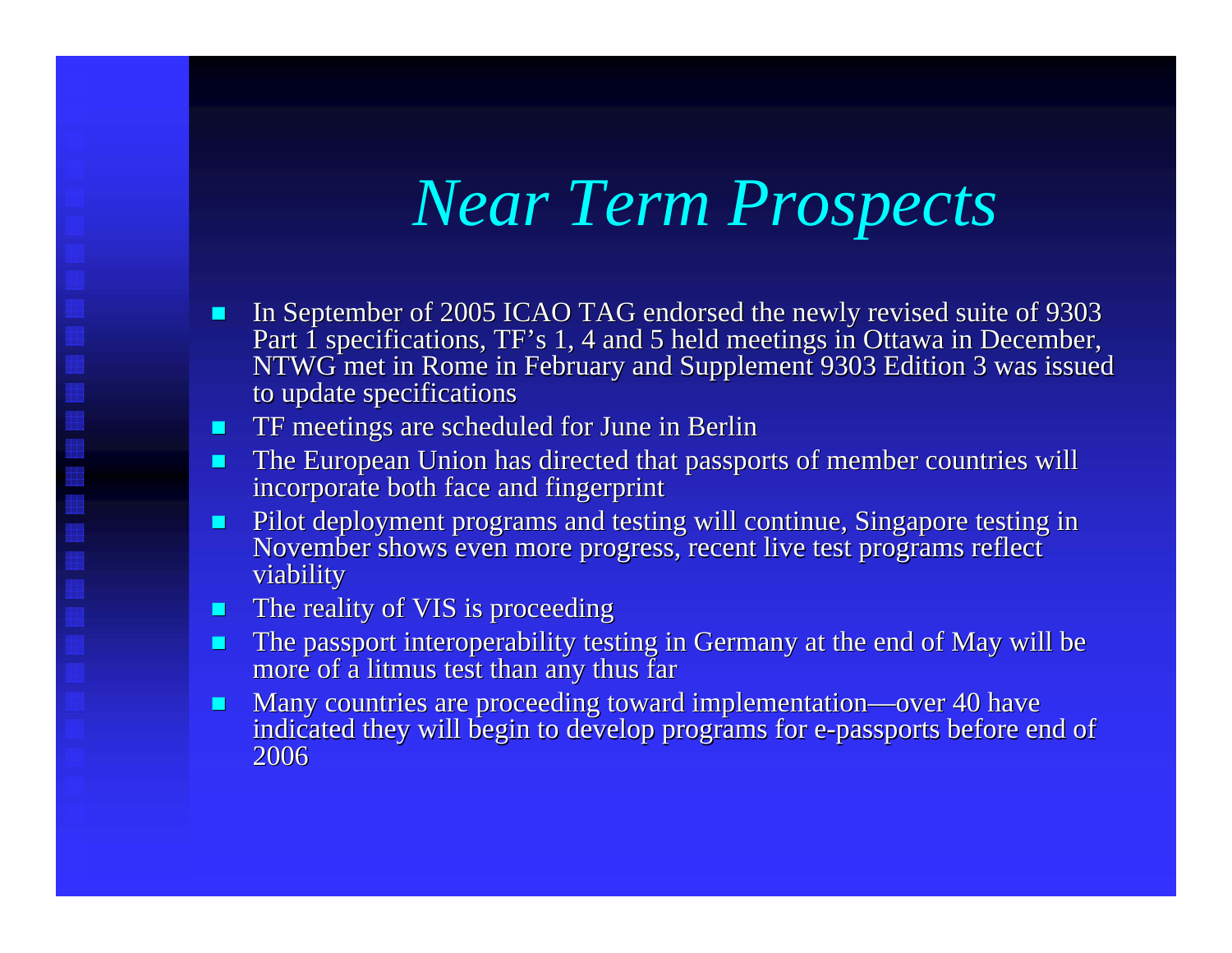## Country Profiles

**Passport programs Inspection programs**  $\blacksquare$  The work is completed; the work is just now beginning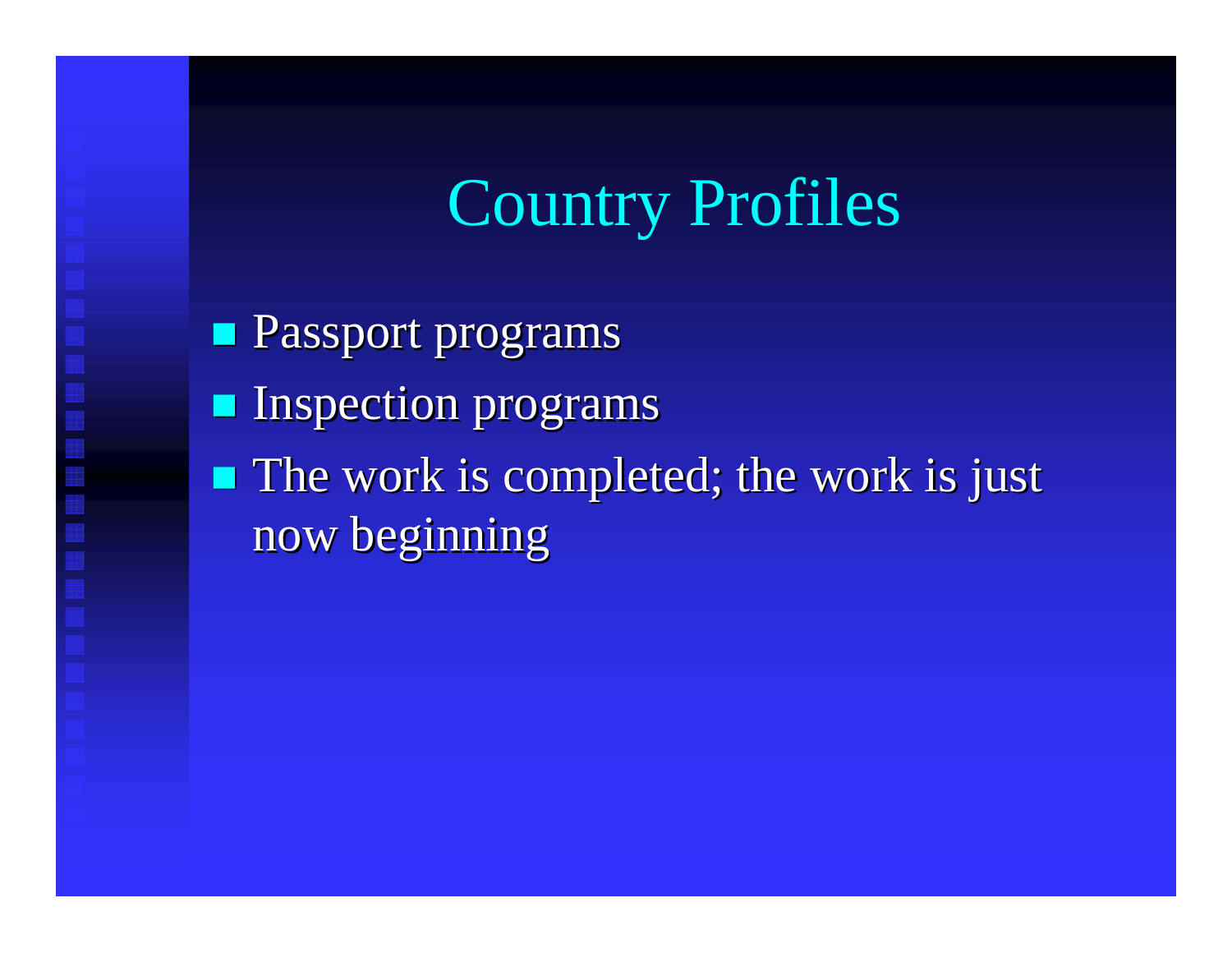### *Issues Facing Border Control Today*

- **Biometrics**
- **Enrollment and other systems**
- **Profiling**

- **Information sharing**
- **Privacy and data integrity**
- $\blacksquare$  New visions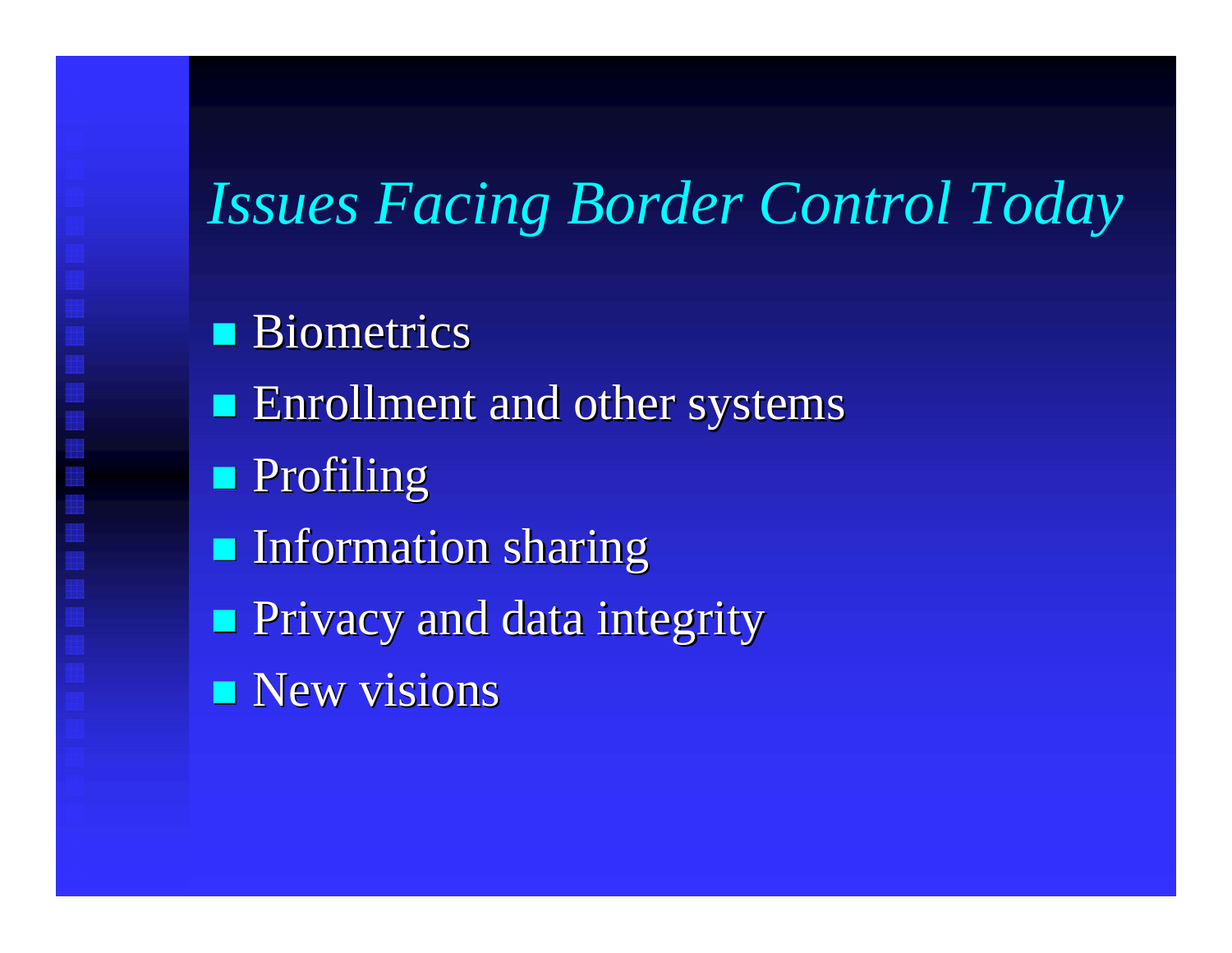## *Nature of the Threats*

- $\blacksquare$  Counterfeit documents
- $\blacksquare$  Theft of blank documents
- **Malfeasance, nonfeasance, corruption**
- **False identity-using genuine evidence obtained** improperly to obtain a genuine document
- **False identity-using manufactured evidence of** support to obtain a genuine document
- **Example 3 False identity-using lost or stolen already-issued** genuine documents
- **Multiple issuance/multiple identities** Multiple issuance/multiple identities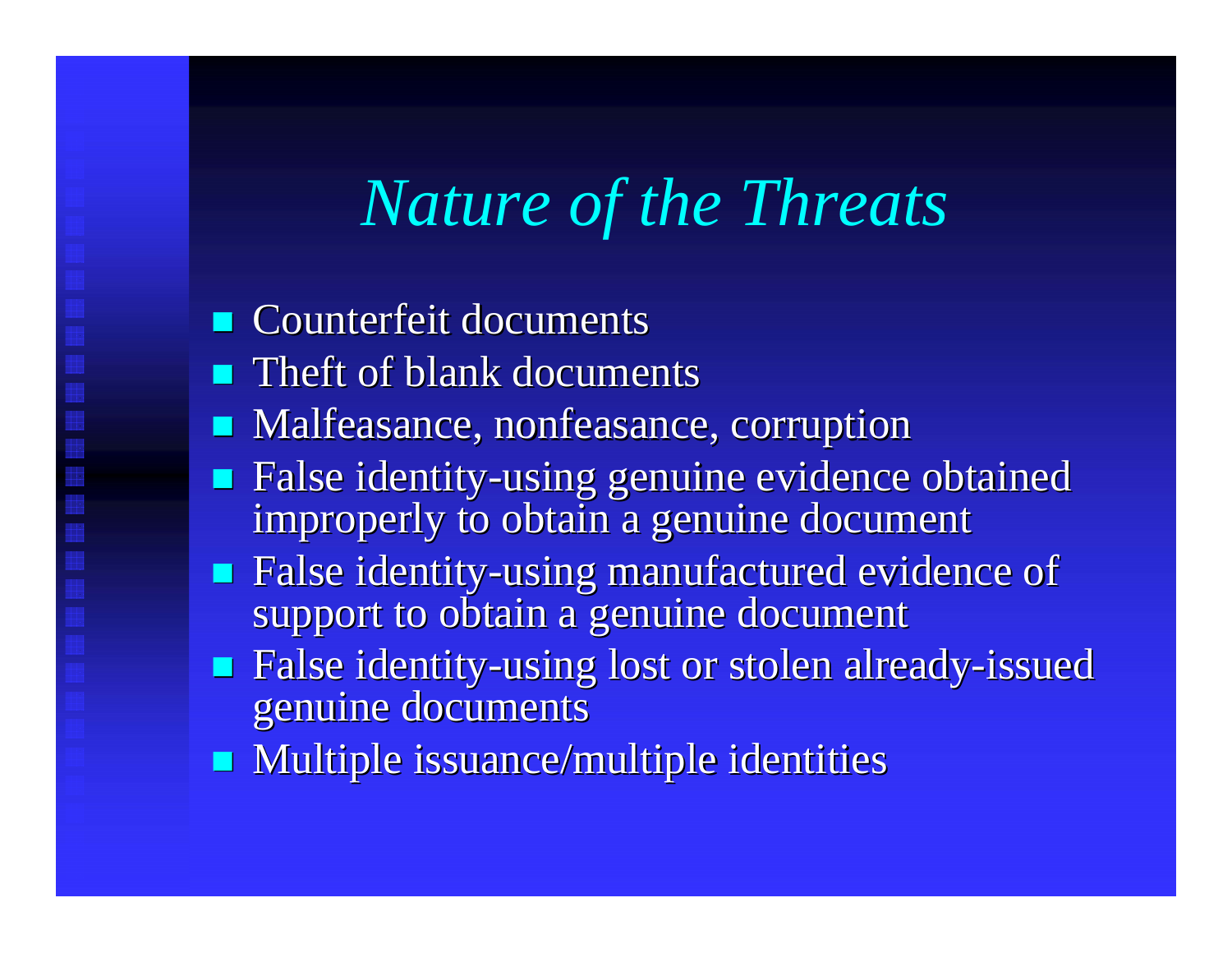## *Best Practices*

- п The fundamental first step for system integrity is to conduct a comprehensive risk analysis and THEN construct a risk management profile; this is particularly critical for assessment of the biometric data collected and its uses
- $\blacksquare$ Insure that all aspects of the biometric system(s) are thoroughly understood by all involved, especially the staff on the line and those affected by its administration
- . Make extensive use of the tools of technology, e.g., rules-based adjudication software

- n. Standards define requirements that must be addressed as minimum specifications both for technical soundness as well as adherence to quality control
- **Overseas issuance-inherent differences of culture, infrastructure, external inherent differences of culture, infrastructure, external** pressures
- ш Fraud prevention programs-detection, deterrence, follow-up, information sharing
- ш Monitoring and auditing-border crossings as well as document issuance and entitlement authorizations
- $\blacksquare$ **EXTER** Database linkages and data sharing are multiplicative in impact and become especially powerful tools when conjoined with biometric data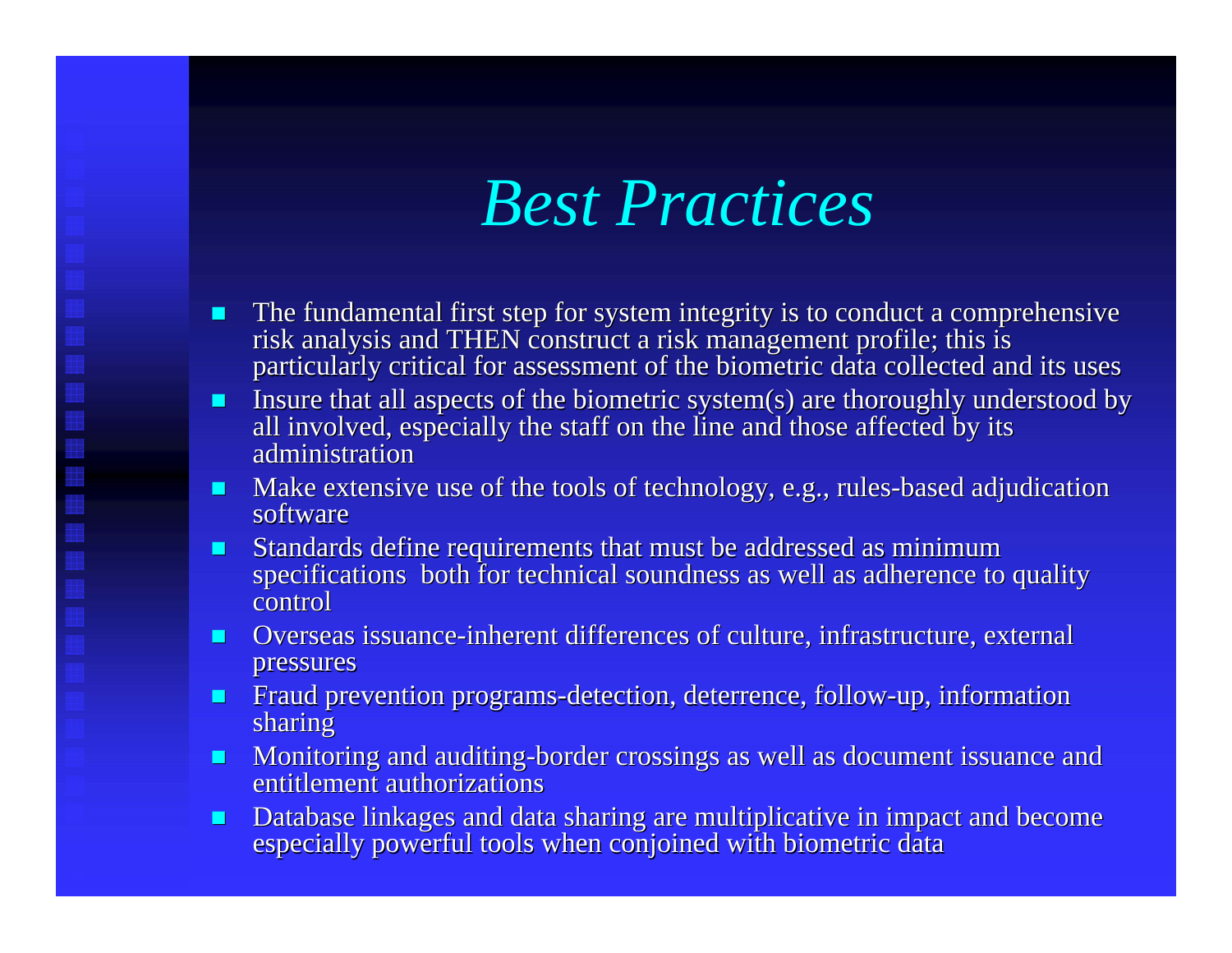## *The Prognosis*

**Chips** 

▌▊▊▊▊▊▊▊

- **Enrollment systems**
- **Biometrics**
- **Inspection systems**